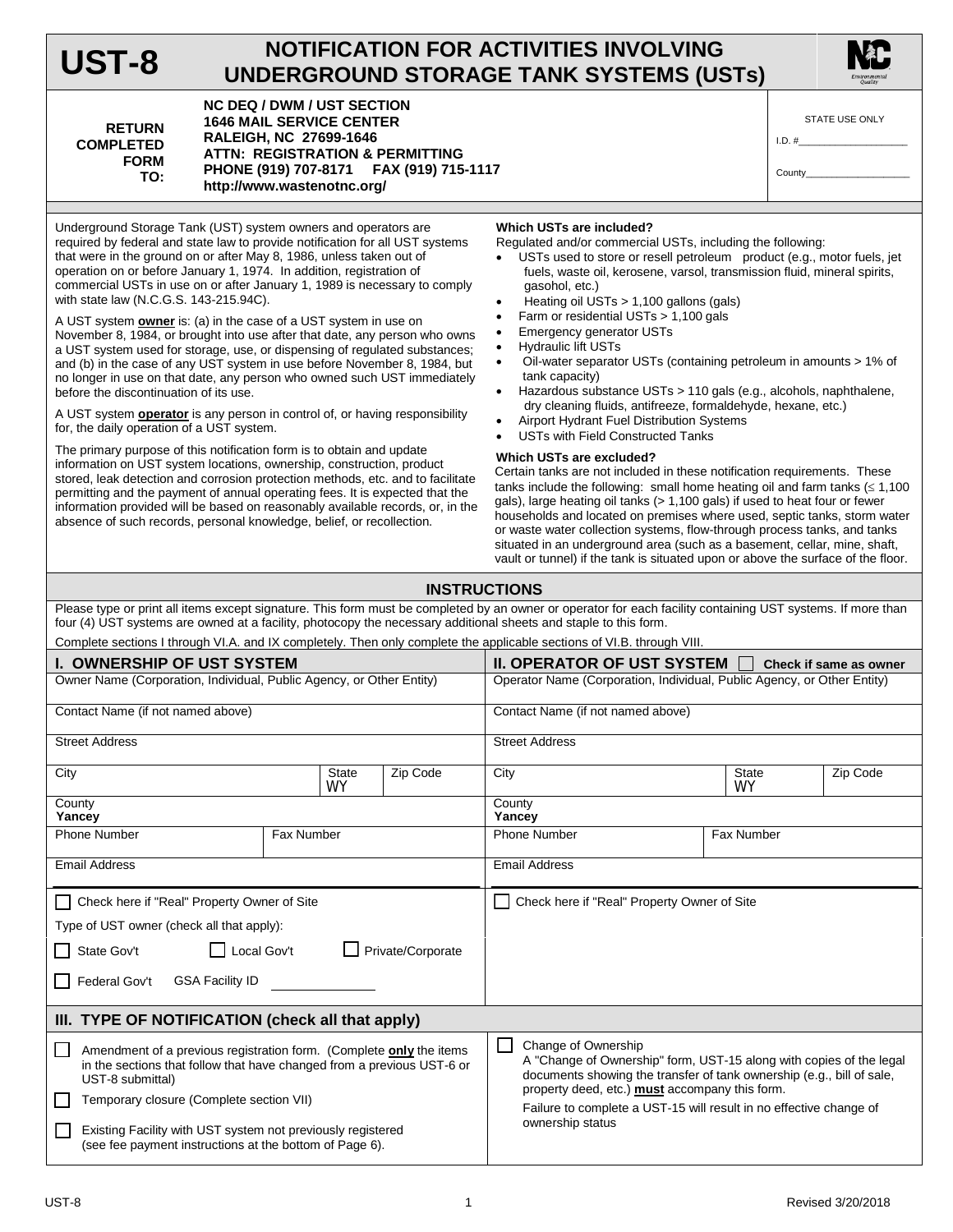| <b>IV. LOCATION OF UST SYSTEM</b>                                                                                                                                                                                                                                                                                                                                                                                                                                                                                                                                                                                                                                                                                                                                                               |                       |                                                 |                                                                                                      |                             |  |  |  |  |
|-------------------------------------------------------------------------------------------------------------------------------------------------------------------------------------------------------------------------------------------------------------------------------------------------------------------------------------------------------------------------------------------------------------------------------------------------------------------------------------------------------------------------------------------------------------------------------------------------------------------------------------------------------------------------------------------------------------------------------------------------------------------------------------------------|-----------------------|-------------------------------------------------|------------------------------------------------------------------------------------------------------|-----------------------------|--|--|--|--|
| Facility Name or Company                                                                                                                                                                                                                                                                                                                                                                                                                                                                                                                                                                                                                                                                                                                                                                        |                       |                                                 |                                                                                                      |                             |  |  |  |  |
| <b>Street Address</b>                                                                                                                                                                                                                                                                                                                                                                                                                                                                                                                                                                                                                                                                                                                                                                           |                       |                                                 | Indicate number of regulated tanks at this location                                                  |                             |  |  |  |  |
|                                                                                                                                                                                                                                                                                                                                                                                                                                                                                                                                                                                                                                                                                                                                                                                                 |                       | Indicate total number of tanks at this location |                                                                                                      |                             |  |  |  |  |
| City                                                                                                                                                                                                                                                                                                                                                                                                                                                                                                                                                                                                                                                                                                                                                                                            | Zip Code              |                                                 | Check box if tanks are located on land within an Indian reservation                                  |                             |  |  |  |  |
| County<br>Yancey                                                                                                                                                                                                                                                                                                                                                                                                                                                                                                                                                                                                                                                                                                                                                                                | Phone Number          |                                                 | or on other Indian lands                                                                             |                             |  |  |  |  |
| County Tax Map Number:                                                                                                                                                                                                                                                                                                                                                                                                                                                                                                                                                                                                                                                                                                                                                                          |                       |                                                 | Are any UST systems at this facility located<br>Yes<br>No<br>within 500 feet of a water supply well? |                             |  |  |  |  |
| Facility ID (if known):                                                                                                                                                                                                                                                                                                                                                                                                                                                                                                                                                                                                                                                                                                                                                                         |                       |                                                 |                                                                                                      |                             |  |  |  |  |
| <b>V. CONTACT PERSON FOR UST LOCATION</b>                                                                                                                                                                                                                                                                                                                                                                                                                                                                                                                                                                                                                                                                                                                                                       |                       |                                                 |                                                                                                      |                             |  |  |  |  |
| Name                                                                                                                                                                                                                                                                                                                                                                                                                                                                                                                                                                                                                                                                                                                                                                                            | Job Title             |                                                 | <b>Phone Number</b>                                                                                  |                             |  |  |  |  |
| VI. DESCRIPTION OF ALL UST OR COMPARTMENT SYSTEMS AT THIS FACILITY                                                                                                                                                                                                                                                                                                                                                                                                                                                                                                                                                                                                                                                                                                                              |                       |                                                 |                                                                                                      |                             |  |  |  |  |
| A. UST Information                                                                                                                                                                                                                                                                                                                                                                                                                                                                                                                                                                                                                                                                                                                                                                              |                       |                                                 |                                                                                                      |                             |  |  |  |  |
| Tank/Compartment ID#<br>(e.g., A, B, C or 1, 2, 3; If compartment tank<br>1A, 1B, 1C, etc.)                                                                                                                                                                                                                                                                                                                                                                                                                                                                                                                                                                                                                                                                                                     | Tank No.              | Tank No.                                        | Tank No.                                                                                             | Tank No.                    |  |  |  |  |
| Date of Installation                                                                                                                                                                                                                                                                                                                                                                                                                                                                                                                                                                                                                                                                                                                                                                            |                       |                                                 |                                                                                                      |                             |  |  |  |  |
| <b>Tank Manufacturer</b>                                                                                                                                                                                                                                                                                                                                                                                                                                                                                                                                                                                                                                                                                                                                                                        |                       |                                                 |                                                                                                      |                             |  |  |  |  |
| <b>Tank Model</b>                                                                                                                                                                                                                                                                                                                                                                                                                                                                                                                                                                                                                                                                                                                                                                               |                       |                                                 |                                                                                                      |                             |  |  |  |  |
| Materials of construction <sup>1</sup>                                                                                                                                                                                                                                                                                                                                                                                                                                                                                                                                                                                                                                                                                                                                                          | SW Steel/Polyurethane | SW Steel/Polyurethane                           | SW Steel/Polyurethane                                                                                | SW Steel/Polyurethane       |  |  |  |  |
| If Other (specify)                                                                                                                                                                                                                                                                                                                                                                                                                                                                                                                                                                                                                                                                                                                                                                              |                       |                                                 |                                                                                                      |                             |  |  |  |  |
| <b>Field Constructed Tank</b>                                                                                                                                                                                                                                                                                                                                                                                                                                                                                                                                                                                                                                                                                                                                                                   |                       |                                                 |                                                                                                      | $\mathcal{L}_{\mathcal{A}}$ |  |  |  |  |
| Capacity (gallons)<br>If compartment tank, list compartment size.                                                                                                                                                                                                                                                                                                                                                                                                                                                                                                                                                                                                                                                                                                                               |                       |                                                 |                                                                                                      |                             |  |  |  |  |
| Check if tank is siphon manifolded and enter<br>tank # it is manifolded with.                                                                                                                                                                                                                                                                                                                                                                                                                                                                                                                                                                                                                                                                                                                   | $\Box'$               | $\Box'$                                         | $\Box$                                                                                               | $\Box$                      |  |  |  |  |
| Product stored <sup>2</sup>                                                                                                                                                                                                                                                                                                                                                                                                                                                                                                                                                                                                                                                                                                                                                                     | <b>Used Oil</b>       | Used Oil                                        | Used Oil                                                                                             | Used Oil                    |  |  |  |  |
| If Hazardous substance, Chemical Abstract<br>Service (CAS) number                                                                                                                                                                                                                                                                                                                                                                                                                                                                                                                                                                                                                                                                                                                               |                       |                                                 |                                                                                                      |                             |  |  |  |  |
| Other (specify)                                                                                                                                                                                                                                                                                                                                                                                                                                                                                                                                                                                                                                                                                                                                                                                 |                       |                                                 |                                                                                                      |                             |  |  |  |  |
| Enter one of the following in the space provided: DW* FRP*** (e.g., Xerxes, Containment Solutions), DW* Steel, DW* Steel/FRP*** (e.g., ACT-100), DW* Steel/Polyurethane<br>(e.g. ACT-100-U), DW* Steel/Jacketed (e.g., Permatank, Titan), Other, SW** FRP*** (e.g., Xerxes, Containment Solutions), SW** Steel, SW** Steel/FRP*** (e.g., ACT-100),<br>SW** Steel/Polyurethane (e.g., ACT-100-U)<br>$*DW = Double-walled$ **SW = Single-walled ***FRP = Fiberglass Reinforced Plastic<br>$\overline{a}$<br>Enter one of the following in the space provided: Aviation Gas, Biodiesel (> 20%) - Diesel Mix, Diesel, Ethanol (> 10%) -Gas Mix, Fuel Oil, Gasoline, Hazardous Substance,<br>Heating Oil, Kerosene, Motor Oil, Other Non-Petroleum, Other Petroleum, Transmission Fluid, or Used Oil |                       |                                                 |                                                                                                      |                             |  |  |  |  |
| <b>B. Piping System</b>                                                                                                                                                                                                                                                                                                                                                                                                                                                                                                                                                                                                                                                                                                                                                                         |                       |                                                 |                                                                                                      |                             |  |  |  |  |
|                                                                                                                                                                                                                                                                                                                                                                                                                                                                                                                                                                                                                                                                                                                                                                                                 | Tank No.              | Tank No.                                        | Tank No.                                                                                             | Tank No.                    |  |  |  |  |
| <b>Piping Manufacturer</b>                                                                                                                                                                                                                                                                                                                                                                                                                                                                                                                                                                                                                                                                                                                                                                      |                       |                                                 |                                                                                                      |                             |  |  |  |  |
| Piping Model                                                                                                                                                                                                                                                                                                                                                                                                                                                                                                                                                                                                                                                                                                                                                                                    |                       |                                                 |                                                                                                      |                             |  |  |  |  |
| Material of Construction <sup>1</sup>                                                                                                                                                                                                                                                                                                                                                                                                                                                                                                                                                                                                                                                                                                                                                           | <b>SW Steel</b>       | <b>SW Steel</b>                                 | <b>SW Steel</b>                                                                                      | <b>SW Steel</b>             |  |  |  |  |
| If Other (specify)                                                                                                                                                                                                                                                                                                                                                                                                                                                                                                                                                                                                                                                                                                                                                                              |                       |                                                 |                                                                                                      |                             |  |  |  |  |
| Airport Hydrant System                                                                                                                                                                                                                                                                                                                                                                                                                                                                                                                                                                                                                                                                                                                                                                          |                       |                                                 |                                                                                                      |                             |  |  |  |  |
| Piping configuration (Pressurized, Suction,<br>European Suction, Gravity)                                                                                                                                                                                                                                                                                                                                                                                                                                                                                                                                                                                                                                                                                                                       | Gravity               | Gravity                                         | Gravity                                                                                              | Gravity                     |  |  |  |  |
| If suction, check valve located at? (Tank,                                                                                                                                                                                                                                                                                                                                                                                                                                                                                                                                                                                                                                                                                                                                                      | <b>Both</b>           | <b>Both</b>                                     | Both                                                                                                 | <b>Both</b>                 |  |  |  |  |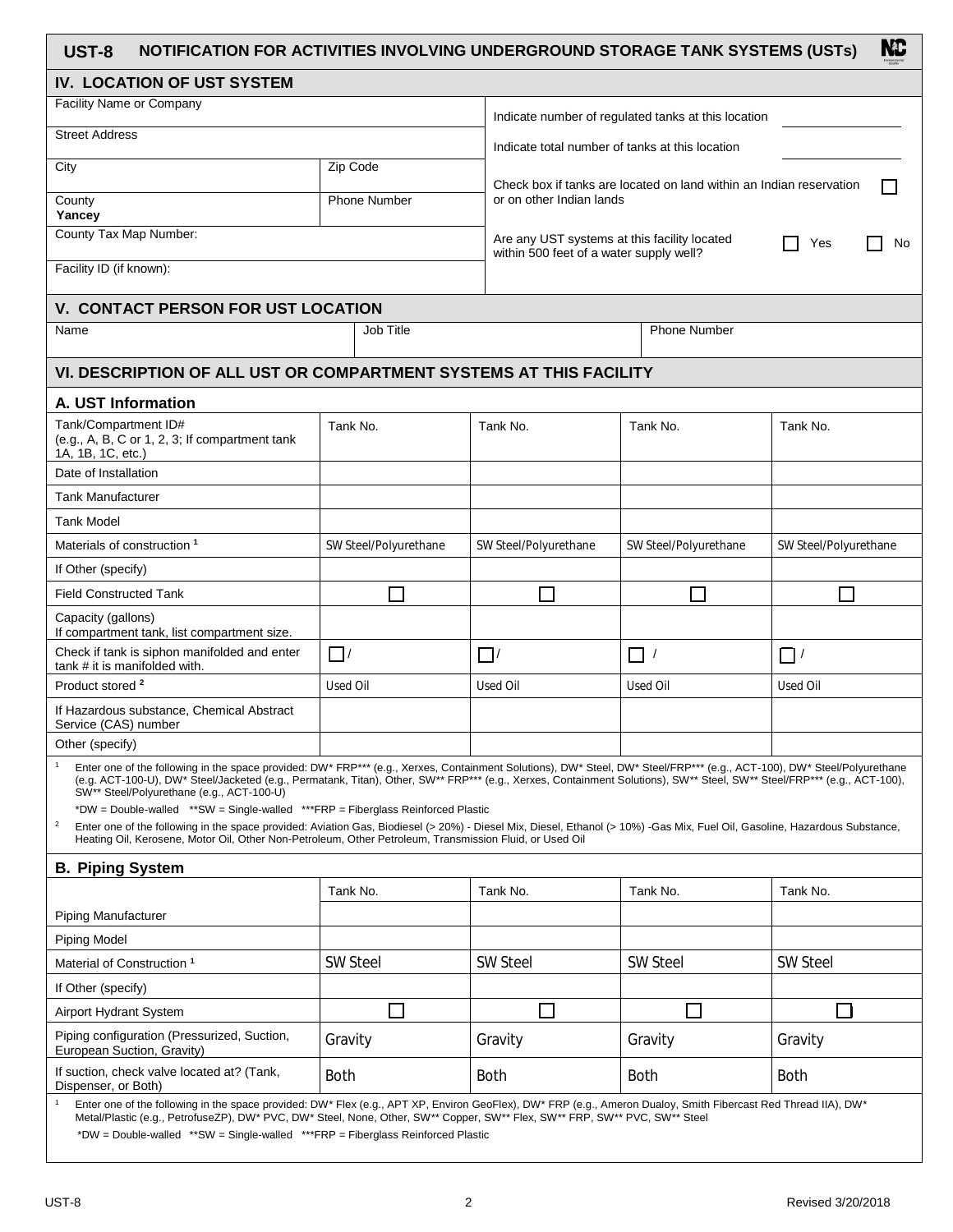### **UST-8 NOTIFICATION FOR ACTIVITIES INVOLVING UNDERGROUND STORAGE TANK SYSTEMS (USTs)**

#### **C. Under Dispenser Containment (UDC)**

Enter the dispenser number(s) in each column that will have the same make/model of dispenser UDC. If all dispenser UDCs will be the same then enter "ALL" as the number in column 1 and complete only column 1. Dispensers with the same UDCs only must be entered in one of the columns with a list of the dispensers that have that model UDC.

| aloponooto that have that model op o                                                                                                                                                      |                |             |                             |             |                |             |                |             |  |
|-------------------------------------------------------------------------------------------------------------------------------------------------------------------------------------------|----------------|-------------|-----------------------------|-------------|----------------|-------------|----------------|-------------|--|
|                                                                                                                                                                                           | Dispenser #(s) |             | Dispenser #(s)              |             | Dispenser #(s) |             | Dispenser #(s) |             |  |
| <b>UDC Manufacturer</b>                                                                                                                                                                   |                |             |                             |             |                |             |                |             |  |
| <b>UDC Model</b>                                                                                                                                                                          |                |             |                             |             |                |             |                |             |  |
| Is UDC Single (SW) or Double Walled (DW)? 1                                                                                                                                               | <b>DW</b>      |             | <b>DW</b>                   |             |                | <b>DW</b>   |                | <b>DW</b>   |  |
| Method of monitoring UDC <sup>2</sup>                                                                                                                                                     | <b>None</b>    |             | None                        |             |                | <b>None</b> |                | None        |  |
| UDC Material of Construction <sup>3</sup>                                                                                                                                                 | Other          |             | Other                       |             | Other          |             | Other          |             |  |
| If Other (specify)                                                                                                                                                                        |                |             |                             |             |                |             |                |             |  |
| <sup>1</sup> Enter one of the following choices: SW (single-walled) or DW (double-walled)                                                                                                 |                |             |                             |             |                |             |                |             |  |
| <sup>2</sup> Enter one of the following choices: Sump Sensor, Vacuum, Pressure, Hydrostatic, or None                                                                                      |                |             |                             |             |                |             |                |             |  |
| <sup>3</sup> Enter one of the following choices: Plastic, FRP (Fiberglass Reinforced Plastic), Other                                                                                      |                |             |                             |             |                |             |                |             |  |
| D. Leak detection (LD) <sup>1</sup> [Check any box or combination of boxes that apply] [Refer to 15A NCAC 2N .0504, .0505, and .0900]                                                     |                |             | Tank No.                    |             | Tank No.       |             | Tank No.       |             |  |
| Mark all that apply                                                                                                                                                                       | Tank No.       |             |                             |             |                |             |                |             |  |
|                                                                                                                                                                                           | Tank           | Piping      | Tank                        | Piping      | Tank           | Piping      | Tank           | Piping      |  |
| a. Automatic tank gauging                                                                                                                                                                 |                |             |                             |             |                |             |                |             |  |
| b. Manual tank gauging <sup>2</sup>                                                                                                                                                       |                |             |                             |             |                |             |                |             |  |
| c. Interstitial monitoring                                                                                                                                                                |                |             |                             |             |                |             |                |             |  |
| i. Method of Monitoring Interstice <sup>1</sup>                                                                                                                                           | Hydrostatic    | Hydrostatic | Hydrostatic                 | Hydrostatic | Hydrostatic    | Hydrostatic | Hydrostatic    | Hydrostatic |  |
| d. Statistical inventory reconciliation                                                                                                                                                   |                |             |                             |             |                |             |                |             |  |
| e. Groundwater monitoring every 14 days <sup>3</sup>                                                                                                                                      |                |             |                             |             |                |             |                |             |  |
| f. Vapor monitoring every 14 days                                                                                                                                                         |                |             |                             |             |                |             |                |             |  |
| g. Automatic line leak detector 4                                                                                                                                                         |                |             |                             |             |                |             |                |             |  |
| i. Mechanical line leak detector                                                                                                                                                          |                |             |                             |             |                |             |                |             |  |
| ii. Electronic line leak detector                                                                                                                                                         |                |             |                             |             |                |             |                |             |  |
| h. Periodic line tightness testing                                                                                                                                                        |                |             |                             |             |                |             |                |             |  |
| i. Exempt under 40 CFR 280.41 (b) (2) (i)-<br>(iv) (this exemption applies only to<br>"European" suction systems)                                                                         |                |             |                             |             |                |             |                |             |  |
| Automatic tank gauging and Tank<br>Tightness Testing <sup>5</sup><br>j.                                                                                                                   |                |             |                             |             |                |             |                |             |  |
| k. Vapor Monitoring with Tracer compound <sup>5</sup>                                                                                                                                     |                |             |                             |             |                |             |                |             |  |
| I. Inventory Control per DoD 4140.25 and<br>one of the following: 5                                                                                                                       |                |             | $\mathcal{L}_{\mathcal{A}}$ |             |                |             |                |             |  |
| Tank Tightness Test <sup>5</sup><br>i.                                                                                                                                                    |                |             | $\sim$                      |             |                |             |                |             |  |
| ii. Line Tightness Test <sup>5</sup>                                                                                                                                                      |                |             |                             |             |                |             |                |             |  |
| iii. Vapor Monitoring <sup>5</sup>                                                                                                                                                        |                |             |                             |             |                |             |                |             |  |
| iv. Ground Water Monitoring <sup>5</sup>                                                                                                                                                  |                |             | $\Box$                      |             |                |             | $\sim$         |             |  |
| m. Other state approved method (specify):                                                                                                                                                 |                |             |                             |             |                |             |                |             |  |
| n. Leak detection not required at this facility<br>because: the UST system at this facility is<br>not regulated (e.g., UST system at this<br>facility stores heating oil for onsite use). |                |             |                             |             |                |             |                |             |  |
| o. Leak detection not required at this facility<br>because: the UST system at this facility is<br>a wastewater treatment tank system (e.g.<br>oil/water separator tank).                  | $\Box$         | П           | $\Box$                      |             | П              |             | $\sim$         |             |  |

**NC**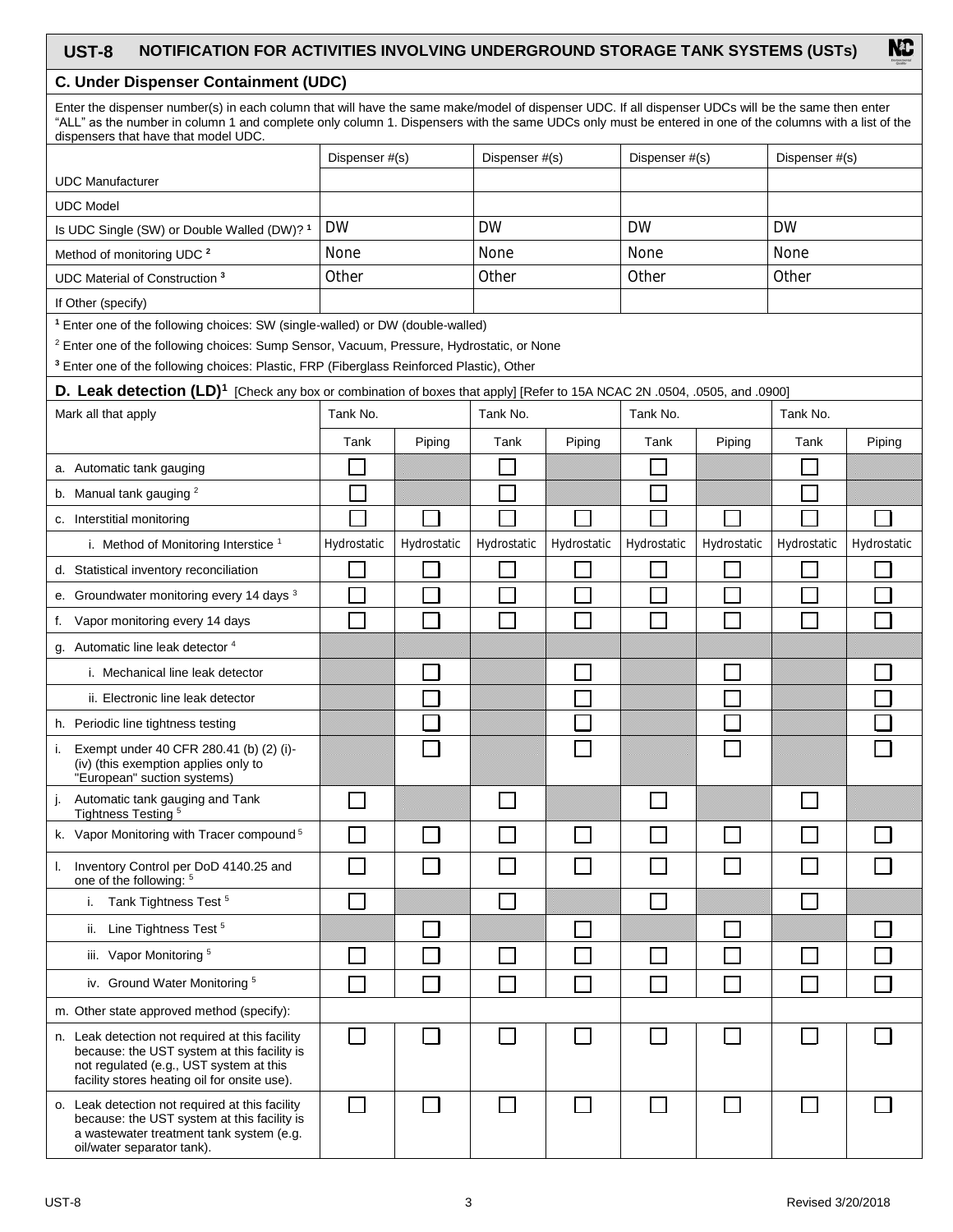| <b>NC</b><br>NOTIFICATION FOR ACTIVITIES INVOLVING UNDERGROUND STORAGE TANK SYSTEMS (USTs)<br>UST-8                                                                                                                                                                                                                                                                                                                                                                                                                                                                                                                                                                                                                                                                                                                                                                                                                                                                                                                                                                                                                                                                                                                                                                                                                                                                                                                                                                                                                                                                                                                                                                                                                                                                                                                                                                                                                                                                                                                                                                                                                     |                             |           |                |           |                             |               |                |           |
|-------------------------------------------------------------------------------------------------------------------------------------------------------------------------------------------------------------------------------------------------------------------------------------------------------------------------------------------------------------------------------------------------------------------------------------------------------------------------------------------------------------------------------------------------------------------------------------------------------------------------------------------------------------------------------------------------------------------------------------------------------------------------------------------------------------------------------------------------------------------------------------------------------------------------------------------------------------------------------------------------------------------------------------------------------------------------------------------------------------------------------------------------------------------------------------------------------------------------------------------------------------------------------------------------------------------------------------------------------------------------------------------------------------------------------------------------------------------------------------------------------------------------------------------------------------------------------------------------------------------------------------------------------------------------------------------------------------------------------------------------------------------------------------------------------------------------------------------------------------------------------------------------------------------------------------------------------------------------------------------------------------------------------------------------------------------------------------------------------------------------|-----------------------------|-----------|----------------|-----------|-----------------------------|---------------|----------------|-----------|
| D. Leak detection (LD)<br>(Continued)                                                                                                                                                                                                                                                                                                                                                                                                                                                                                                                                                                                                                                                                                                                                                                                                                                                                                                                                                                                                                                                                                                                                                                                                                                                                                                                                                                                                                                                                                                                                                                                                                                                                                                                                                                                                                                                                                                                                                                                                                                                                                   |                             |           |                |           |                             |               |                |           |
|                                                                                                                                                                                                                                                                                                                                                                                                                                                                                                                                                                                                                                                                                                                                                                                                                                                                                                                                                                                                                                                                                                                                                                                                                                                                                                                                                                                                                                                                                                                                                                                                                                                                                                                                                                                                                                                                                                                                                                                                                                                                                                                         | Tank No.                    |           | Tank No.       |           | Tank No.                    |               | Tank No.       |           |
| Date leak detection method above initiated                                                                                                                                                                                                                                                                                                                                                                                                                                                                                                                                                                                                                                                                                                                                                                                                                                                                                                                                                                                                                                                                                                                                                                                                                                                                                                                                                                                                                                                                                                                                                                                                                                                                                                                                                                                                                                                                                                                                                                                                                                                                              |                             |           |                |           |                             |               |                |           |
| Monitoring console manufacturer/model                                                                                                                                                                                                                                                                                                                                                                                                                                                                                                                                                                                                                                                                                                                                                                                                                                                                                                                                                                                                                                                                                                                                                                                                                                                                                                                                                                                                                                                                                                                                                                                                                                                                                                                                                                                                                                                                                                                                                                                                                                                                                   |                             |           |                |           |                             |               |                |           |
| Automatic line leak detector manufacturer<br>/model                                                                                                                                                                                                                                                                                                                                                                                                                                                                                                                                                                                                                                                                                                                                                                                                                                                                                                                                                                                                                                                                                                                                                                                                                                                                                                                                                                                                                                                                                                                                                                                                                                                                                                                                                                                                                                                                                                                                                                                                                                                                     |                             |           |                |           |                             |               |                |           |
| Interstitial sensor manufacturer/model - tank                                                                                                                                                                                                                                                                                                                                                                                                                                                                                                                                                                                                                                                                                                                                                                                                                                                                                                                                                                                                                                                                                                                                                                                                                                                                                                                                                                                                                                                                                                                                                                                                                                                                                                                                                                                                                                                                                                                                                                                                                                                                           |                             |           |                |           |                             |               |                |           |
| Interstitial sensor manufacturer/model - piping                                                                                                                                                                                                                                                                                                                                                                                                                                                                                                                                                                                                                                                                                                                                                                                                                                                                                                                                                                                                                                                                                                                                                                                                                                                                                                                                                                                                                                                                                                                                                                                                                                                                                                                                                                                                                                                                                                                                                                                                                                                                         |                             |           |                |           |                             |               |                |           |
| Interstitial sensor manufacturer/model - spill<br>prevention equipment                                                                                                                                                                                                                                                                                                                                                                                                                                                                                                                                                                                                                                                                                                                                                                                                                                                                                                                                                                                                                                                                                                                                                                                                                                                                                                                                                                                                                                                                                                                                                                                                                                                                                                                                                                                                                                                                                                                                                                                                                                                  |                             |           |                |           |                             |               |                |           |
| Enter the dispenser number(s) in each column that will have the same make/model of interstitial sensor. If all dispenser interstitial sensors will be the same<br>then enter "ALL" as the number in column 1 and complete only column 1. Dispensers with the same interstitial sensors only must be entered in one of the<br>columns with a list of the dispensers that have that model interstitial sensor.                                                                                                                                                                                                                                                                                                                                                                                                                                                                                                                                                                                                                                                                                                                                                                                                                                                                                                                                                                                                                                                                                                                                                                                                                                                                                                                                                                                                                                                                                                                                                                                                                                                                                                            |                             |           |                |           |                             |               |                |           |
|                                                                                                                                                                                                                                                                                                                                                                                                                                                                                                                                                                                                                                                                                                                                                                                                                                                                                                                                                                                                                                                                                                                                                                                                                                                                                                                                                                                                                                                                                                                                                                                                                                                                                                                                                                                                                                                                                                                                                                                                                                                                                                                         | Dispenser #(s)              |           | Dispenser #(s) |           | Dispenser #(s)              |               | Dispenser #(s) |           |
| Interstitial sensor manufacturer/model - UDC                                                                                                                                                                                                                                                                                                                                                                                                                                                                                                                                                                                                                                                                                                                                                                                                                                                                                                                                                                                                                                                                                                                                                                                                                                                                                                                                                                                                                                                                                                                                                                                                                                                                                                                                                                                                                                                                                                                                                                                                                                                                            |                             |           |                |           |                             |               |                |           |
| Interstitial monitoring leak detection is required for all UST systems installed on or after 11/1/2007. You must enter one of the following choices - Tank:<br>Vacuum, Pressure, or Hydrostatic; Piping: Sump sensor, Vacuum, Pressure, or Hydrostatic. Interstitial monitoring leak detection is also required for all<br>UST systems that store a hazardous substance or that are located between 100 and 500 feet of a public water supply well or between 50 and 100 feet<br>of any other well used for human consumption or within 500 feet of a protected surface water classified as High Quality Water (HQW), Outstanding<br>Resource Water (ORW), Water Supply I (WS-I), Water Supply II (WS-II), or Shell Fishing (SA). (The only exception is for single-walled underground<br>petroleum tanks in the locations described above and installed after January 1, 1991 and before May 1, 2000. Owners and operators of these tanks<br>may use enhanced leak detection as a temporary method until January 1, 2020. Enhanced leak detection consists of 0.2 gallon per hour weekly leak<br>rate tests using an automatic tank gauge plus annual sampling of supply wells within 500 feet for constituents of petroleum.)<br>$\overline{c}$<br>This method is only valid for USTs 550-gallons or less in capacity or USTs 551-1,000 gallons that have a tank diameter of 48 or 64 inches.<br>3<br>Can only be used if groundwater is never more than 20 feet from ground surface.<br>$\overline{a}$<br>A mechanical or electronic line leak detector is required for all pressurized piping systems. Additionally, you must either perform annual line tightness<br>testing or conduct a monthly monitoring method (e.g., statistical inventory reconciliation, interstitial monitoring, or 0.1 gallon per hour tests monthly using<br>an electronic line leak detector).<br>5<br>This method is only valid for Field Constructed Tanks and/or Airport Hydrant Fueling Systems.<br>E. Corrosion protection (CP)<br>[Check any method or combination of methods that apply] [Refer to 15A NCAC 2N .0301 and .0302] |                             |           |                |           |                             |               |                |           |
|                                                                                                                                                                                                                                                                                                                                                                                                                                                                                                                                                                                                                                                                                                                                                                                                                                                                                                                                                                                                                                                                                                                                                                                                                                                                                                                                                                                                                                                                                                                                                                                                                                                                                                                                                                                                                                                                                                                                                                                                                                                                                                                         | Tank No.                    |           | Tank No.       |           | Tank No.                    |               | Tank No.       |           |
|                                                                                                                                                                                                                                                                                                                                                                                                                                                                                                                                                                                                                                                                                                                                                                                                                                                                                                                                                                                                                                                                                                                                                                                                                                                                                                                                                                                                                                                                                                                                                                                                                                                                                                                                                                                                                                                                                                                                                                                                                                                                                                                         | Tank                        | Piping    | Tank           | Piping    | Tank                        | Piping        | Tank           | Piping    |
| Sacrificial anodes                                                                                                                                                                                                                                                                                                                                                                                                                                                                                                                                                                                                                                                                                                                                                                                                                                                                                                                                                                                                                                                                                                                                                                                                                                                                                                                                                                                                                                                                                                                                                                                                                                                                                                                                                                                                                                                                                                                                                                                                                                                                                                      | $\mathcal{L}_{\mathcal{A}}$ |           |                |           | $\Box$                      | $\mathcal{L}$ |                |           |
| Impressed current                                                                                                                                                                                                                                                                                                                                                                                                                                                                                                                                                                                                                                                                                                                                                                                                                                                                                                                                                                                                                                                                                                                                                                                                                                                                                                                                                                                                                                                                                                                                                                                                                                                                                                                                                                                                                                                                                                                                                                                                                                                                                                       |                             |           |                |           | $\Box$                      |               |                |           |
| Fiberglass Reinforced Plastic (FRP)                                                                                                                                                                                                                                                                                                                                                                                                                                                                                                                                                                                                                                                                                                                                                                                                                                                                                                                                                                                                                                                                                                                                                                                                                                                                                                                                                                                                                                                                                                                                                                                                                                                                                                                                                                                                                                                                                                                                                                                                                                                                                     | $\Box$                      |           |                |           | $\mathcal{L}_{\mathcal{A}}$ |               |                |           |
| Flexible Pipe                                                                                                                                                                                                                                                                                                                                                                                                                                                                                                                                                                                                                                                                                                                                                                                                                                                                                                                                                                                                                                                                                                                                                                                                                                                                                                                                                                                                                                                                                                                                                                                                                                                                                                                                                                                                                                                                                                                                                                                                                                                                                                           |                             |           |                |           |                             |               |                |           |
| Steel/FRP Composite                                                                                                                                                                                                                                                                                                                                                                                                                                                                                                                                                                                                                                                                                                                                                                                                                                                                                                                                                                                                                                                                                                                                                                                                                                                                                                                                                                                                                                                                                                                                                                                                                                                                                                                                                                                                                                                                                                                                                                                                                                                                                                     |                             |           |                |           | ⊏                           |               |                |           |
| Steel/Polyurethane Composite                                                                                                                                                                                                                                                                                                                                                                                                                                                                                                                                                                                                                                                                                                                                                                                                                                                                                                                                                                                                                                                                                                                                                                                                                                                                                                                                                                                                                                                                                                                                                                                                                                                                                                                                                                                                                                                                                                                                                                                                                                                                                            | $\Box$                      |           |                |           | $\Box$                      |               |                |           |
| Internal lining                                                                                                                                                                                                                                                                                                                                                                                                                                                                                                                                                                                                                                                                                                                                                                                                                                                                                                                                                                                                                                                                                                                                                                                                                                                                                                                                                                                                                                                                                                                                                                                                                                                                                                                                                                                                                                                                                                                                                                                                                                                                                                         | $\Box$                      |           |                |           | $\Box$                      |               |                |           |
| Other (specify)                                                                                                                                                                                                                                                                                                                                                                                                                                                                                                                                                                                                                                                                                                                                                                                                                                                                                                                                                                                                                                                                                                                                                                                                                                                                                                                                                                                                                                                                                                                                                                                                                                                                                                                                                                                                                                                                                                                                                                                                                                                                                                         |                             |           |                |           |                             |               |                |           |
| None                                                                                                                                                                                                                                                                                                                                                                                                                                                                                                                                                                                                                                                                                                                                                                                                                                                                                                                                                                                                                                                                                                                                                                                                                                                                                                                                                                                                                                                                                                                                                                                                                                                                                                                                                                                                                                                                                                                                                                                                                                                                                                                    |                             |           |                |           | $\Box$                      |               | $\sim$         | $\sim$    |
| Date CP method above installed                                                                                                                                                                                                                                                                                                                                                                                                                                                                                                                                                                                                                                                                                                                                                                                                                                                                                                                                                                                                                                                                                                                                                                                                                                                                                                                                                                                                                                                                                                                                                                                                                                                                                                                                                                                                                                                                                                                                                                                                                                                                                          |                             |           |                |           |                             |               |                |           |
| F. Flexible connectors, Submersible pumps, and Riser pipes                                                                                                                                                                                                                                                                                                                                                                                                                                                                                                                                                                                                                                                                                                                                                                                                                                                                                                                                                                                                                                                                                                                                                                                                                                                                                                                                                                                                                                                                                                                                                                                                                                                                                                                                                                                                                                                                                                                                                                                                                                                              |                             |           |                |           |                             |               |                |           |
|                                                                                                                                                                                                                                                                                                                                                                                                                                                                                                                                                                                                                                                                                                                                                                                                                                                                                                                                                                                                                                                                                                                                                                                                                                                                                                                                                                                                                                                                                                                                                                                                                                                                                                                                                                                                                                                                                                                                                                                                                                                                                                                         | Tank No.                    |           | Tank No.       |           | Tank No.                    |               | Tank No.       |           |
|                                                                                                                                                                                                                                                                                                                                                                                                                                                                                                                                                                                                                                                                                                                                                                                                                                                                                                                                                                                                                                                                                                                                                                                                                                                                                                                                                                                                                                                                                                                                                                                                                                                                                                                                                                                                                                                                                                                                                                                                                                                                                                                         | Tank                        | Dispenser | Tank           | Dispenser | Tank                        | Dispenser     | Tank           | Dispenser |
| Flex connector is present <sup>1</sup>                                                                                                                                                                                                                                                                                                                                                                                                                                                                                                                                                                                                                                                                                                                                                                                                                                                                                                                                                                                                                                                                                                                                                                                                                                                                                                                                                                                                                                                                                                                                                                                                                                                                                                                                                                                                                                                                                                                                                                                                                                                                                  | <b>No</b>                   | <b>No</b> | <b>No</b>      | <b>No</b> | <b>No</b>                   | <b>No</b>     | <b>No</b>      | <b>No</b> |
| Flex connector is isolated from the ground 1                                                                                                                                                                                                                                                                                                                                                                                                                                                                                                                                                                                                                                                                                                                                                                                                                                                                                                                                                                                                                                                                                                                                                                                                                                                                                                                                                                                                                                                                                                                                                                                                                                                                                                                                                                                                                                                                                                                                                                                                                                                                            | No                          | No.       | No             | <b>No</b> | <b>No</b>                   | No            | <b>No</b>      | No        |
| If "No", cathodic protection method <sup>2</sup>                                                                                                                                                                                                                                                                                                                                                                                                                                                                                                                                                                                                                                                                                                                                                                                                                                                                                                                                                                                                                                                                                                                                                                                                                                                                                                                                                                                                                                                                                                                                                                                                                                                                                                                                                                                                                                                                                                                                                                                                                                                                        | None                        | None      | None           | None      | None                        | None          | None           | None      |

 $\Gamma$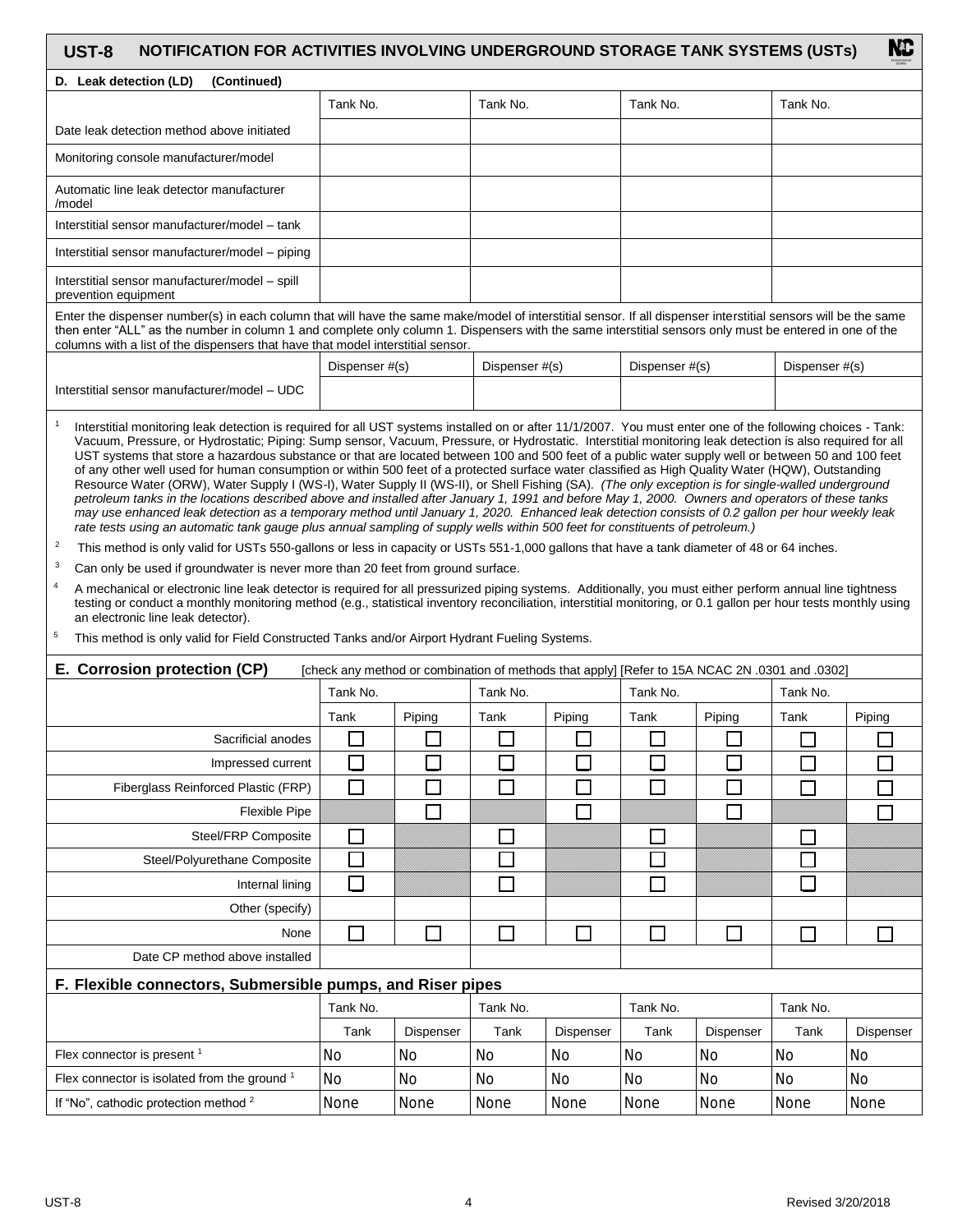#### **NC UST-8 NOTIFICATION FOR ACTIVITIES INVOLVING UNDERGROUND STORAGE TANK SYSTEMS (USTs) F. Flexible connectors, Submersible pumps, and Riser pipes (Cont)** Tank No. Tank No. Tank No. Tank No. Tank | Dispenser | Tank | Dispenser | Tank | Dispenser | Tank | Dispenser Submersible pump (STP) is isolated from **No** No No No No No No No No No<br>None None None None None None None None<br>No No No No No No No No No No<br>None None None None None None None None No No ground <sup>1</sup> (pressurized piping only) If "No", cathodic protection method<sup>2</sup> None **None** Riser pipes and/or other metal fittings are **No** No No isolated from ground<sup>1</sup> If "No", cathodic protection method <sup>2</sup> None <sup>1</sup> Enter one of the following choices: Yes, No <sup>2</sup> Enter one of the following choices: IC (Impressed Current), SA (Sacrificial Anode), N (None) **G. Spill/Overfill Protection** Tank No. Tank No. Tank No. Tank No. Spill Prevention Equipment Type Not Required Not Required Not Required Not Required Not Required Not Required<br>
None None None None None None<br>
Not Required Not Required Not Required Not Required (Enter Catchment Basin, None, or Not Required **<sup>1</sup>** ) Spill Prevention Equipment Manufacturer Spill Prevention Equipment Model If double-walled, method of monitoring None interstice **<sup>2</sup>** Date spill prevention listed above installed Overfill Prevention Equipment Type (Enter Automatic shutoff, Alarm at tank, Ball float **<sup>3</sup>** , None, or Not Required **<sup>1</sup>** ) Overfill Prevention Equipment Manufacturer Overfill Prevention Equipment Model Date overfill prevention listed above installed <sup>1</sup> Not Required is only valid for USTs that are always filled by transfers that are 25 gallons or less. <sup>2</sup> Enter one of the following choices : Float sensor, Vacuum, Pressure, Hydrostatic, or None **<sup>3</sup>** Ball Floats cannot be used with coaxial vapor recovery or suction piping systems. In accordance with 15A NCAC 2N .0301, new ball float vent valves cannot be installed after June 1, 2017. **H. Stage I Vapor Recovery (For Gasoline USTs only):** Tank No. Tank No. Tank No. Tank No. Combined annual throughput (gallons) Coaxial system Dual point system Vapor recovery is not required for this UST**\*** Date installed Stage I vapor recovery equipment must be installed for all applicable gasoline USTs. [Note: the following gasoline USTs are not required to have Stage I vapor recovery: a) tanks that are 550 gallons in capacity or less; b) tanks that are 2,000 gallons in capacity or less and that were installed before July 1, 1979; and c) tanks at facilities that have a combined annual throughput of less than 50,000 gallons per year]. **VII. OUT OF OPERATION UST SYSTEMS** Tank No. Tank No. Tank No. Tank No. Date permanently closed (removed or fill with solid, inert material) Date temporary closure began Date temporary closure ended